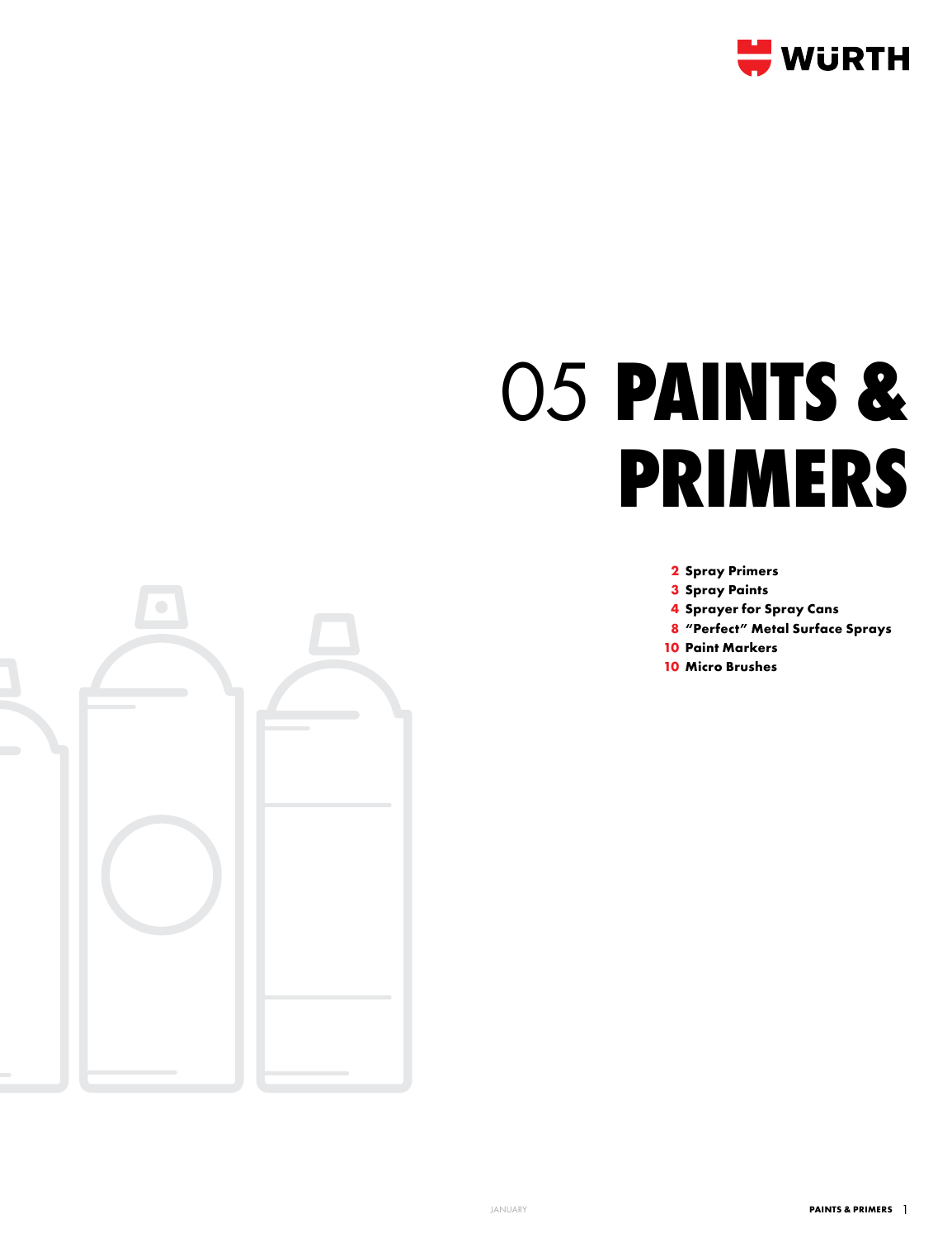

# **SPRAY PAINT PRIMERS**



#### **An industrial primer for maximum rust protection and adhesion**

#### **Features:**

- Improves long-term durability of finishing top coats
- Can be used with lacquer, enamel, and acrylic paints
- Provides excellent corrosion resistance
- Better coverage than conventional
- primers. Contains 23% solid content • For best results, primer can be sanded
- lightly with a fine sandpaper
- Heat resistant to 120°C

#### **Dry Time:**

- To touch: 5 minutes
- To recoat: 20 minutes

Note: Curing time is extended with multiple and excessively thick coats

| Name                          | Colour | Art. No.   | Content |
|-------------------------------|--------|------------|---------|
| High Solids Primer Light Grey |        | 892.150001 |         |
| High Solids Primer Red Oxide  |        | 892.150002 | 482q    |
| General Use Primer Light Grey |        | 892.140001 | 340q    |

# **SELF-ETCH PRIMER**



#### **Art. No. 890.91701** 340 g

- This primer etches the surface of the bare metal to replace the metal conditioning step. It provides excellent corrosion protection.
- Use on steel, aluminum, galvanized steel, zinc coated steel and fibreglass
- You can apply topcoat directly on this Self-Etching Primer
- Excellent adhesion
- Corrosion resistant
- Dries fast
- Good filling and sanding

### **SELF-ETCHING PRIMER**



**Self-etching primer adheres to bare metal to replace the metal conditioning step. Suitable for use on metal, aluminum, galvanized steel, zinc coated steel and fiberglass.**

#### **Features:**

- Provides excellent adhesion on steel, aluminum and stainless steel
- Dry to the touch in under 15 minutes
- Top coat can be applied directly on top of the product

#### **Application:**

- Surface must be degreased and sanded and rust must be removed. Do not apply over newly painted surfaces.
- Shake container for 1 minute after mixing ball moves freely. Spray approximately 30 cm from the surface. Apply two thin coats, allowing 5 minutes flash time between coats. Top coat can be applied after 30 minutes.
- Once finished, turn can upside down and spray for 3 seconds to prevent clogging.

| Colour      | <b>Contents</b> | Previous Art. No. | NEW Art. No. | P. Qty. |
|-------------|-----------------|-------------------|--------------|---------|
| Black       |                 | 8856.917000       | 8856.917010  |         |
| Olive Green | 340q            | 8856,917001       | 8856.917011  |         |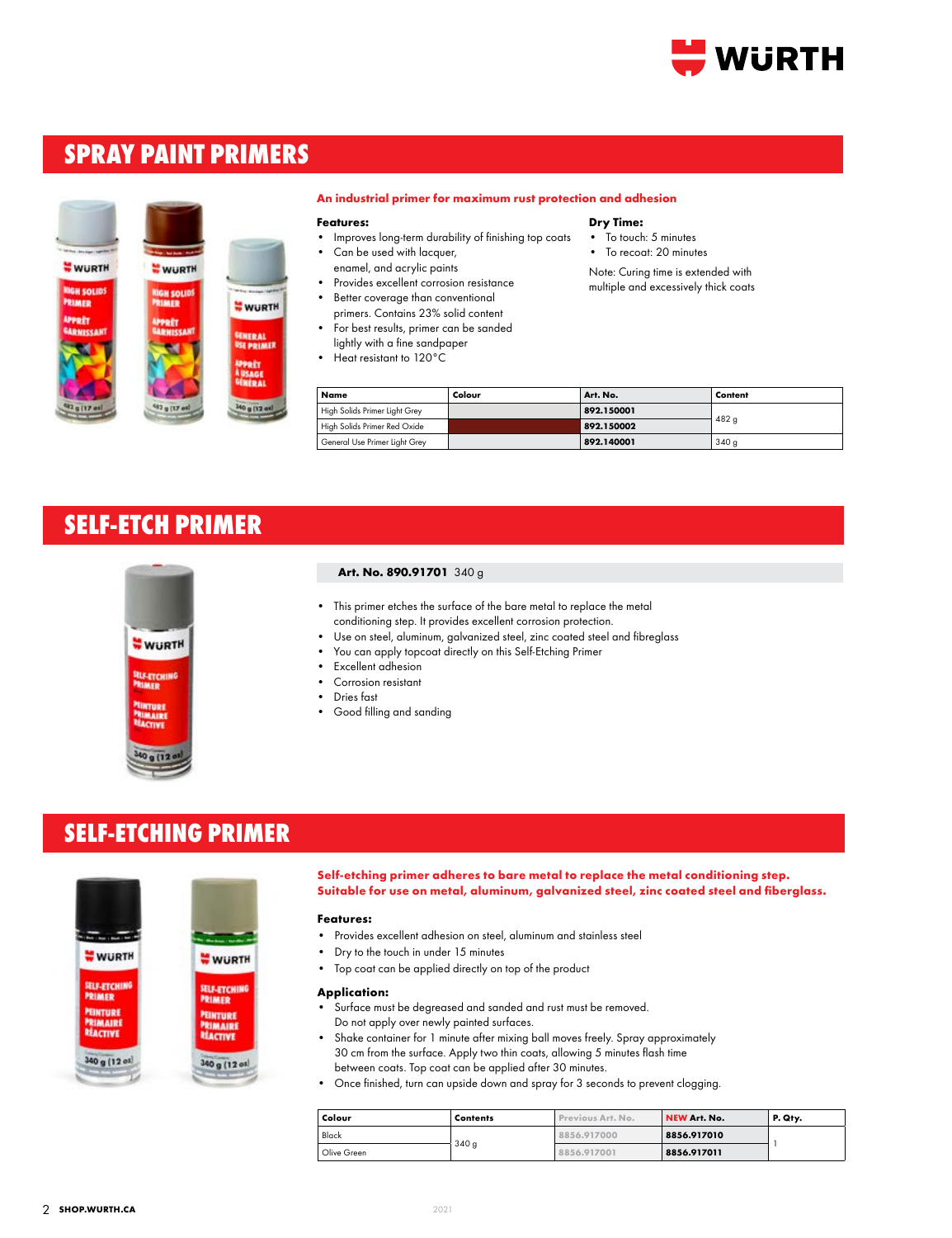

# **ZINC RICH WELD THRU PRIMER PREMIUM SELF-ETCHING PRIMER**



**WURTH** 

#### **Art. No. 893.109** 464 ml

**Zinc Rich Weld Thru Primer protects steel from corrosion by sacrificial or galvanic action. When applied to metal surfaces prior to MIG or spot welding, the zinc melts and fuses to the surface of the steel, reducing the formation of rust and rust creeping.**

#### **Features:**

- 98 99% pure zinc content.
- Heat resistant up to 490°C (914°F)
- Good electrical conductivity
- Special epoxy resin for better adhesion to metal
- Adheres reliably to all metals
- Long term cathodic protection for all metallic surfaces.

**Note: DO NOT** apply filler after application

### **LACQUER SPRAY**



#### **High-Quality Spray Lacquer**

#### **Excellent coverage with a lustrous finish**

A remarkably versatile spray paint with the most outstanding performance characteristics available anywhere • Has an exclusive resin base

- 
- Can be used on both interior and exterior surfaces such as wood, metal and can be recoated anytime
- Bare metal surfaces should be primed before application
- Ideal for guide coating
- Lead free
- **• Art. No's. 893.339006** and **893.351930** can also be used on wheels

**WURTH** 

**HLF-ETCH** 

| Colour          | Finish          | <b>Contents</b>  | Art. No.   |
|-----------------|-----------------|------------------|------------|
| Matte Jet Black | High - Temp     | 296 g            | 893.359005 |
| Satin Black     | Satin           | 310g             | 893.349110 |
| Matte Jet Black | Matte           | 300 <sub>g</sub> | 893.329005 |
| White Aluminum  | High - Gloss    | 462 <sub>g</sub> | 893.339006 |
| Clear           | High - Gloss    | 317g             | 893.351930 |
| Yellow          | High - Gloss    | 308 <sub>g</sub> | 893.364464 |
| Silver          | Metallic Silver | 340q             | 893.339108 |
| Cast Iron       | Cast Iron       | 340 <sub>q</sub> | 893.379008 |

Temperature resistance for Art. No. 893.359005 is 650 °C (1,200 °F)

#### **Art. No. 890.91700** 340 g

**A unique and convenient primer that provides excellent adhesion to bare metal, primers and top coats.**

- Excellent sanding properties
- Good filling characteristics
- Strong adhesion to metals
- Superior adhesion of primer surfaces and other top coats
- Fast drying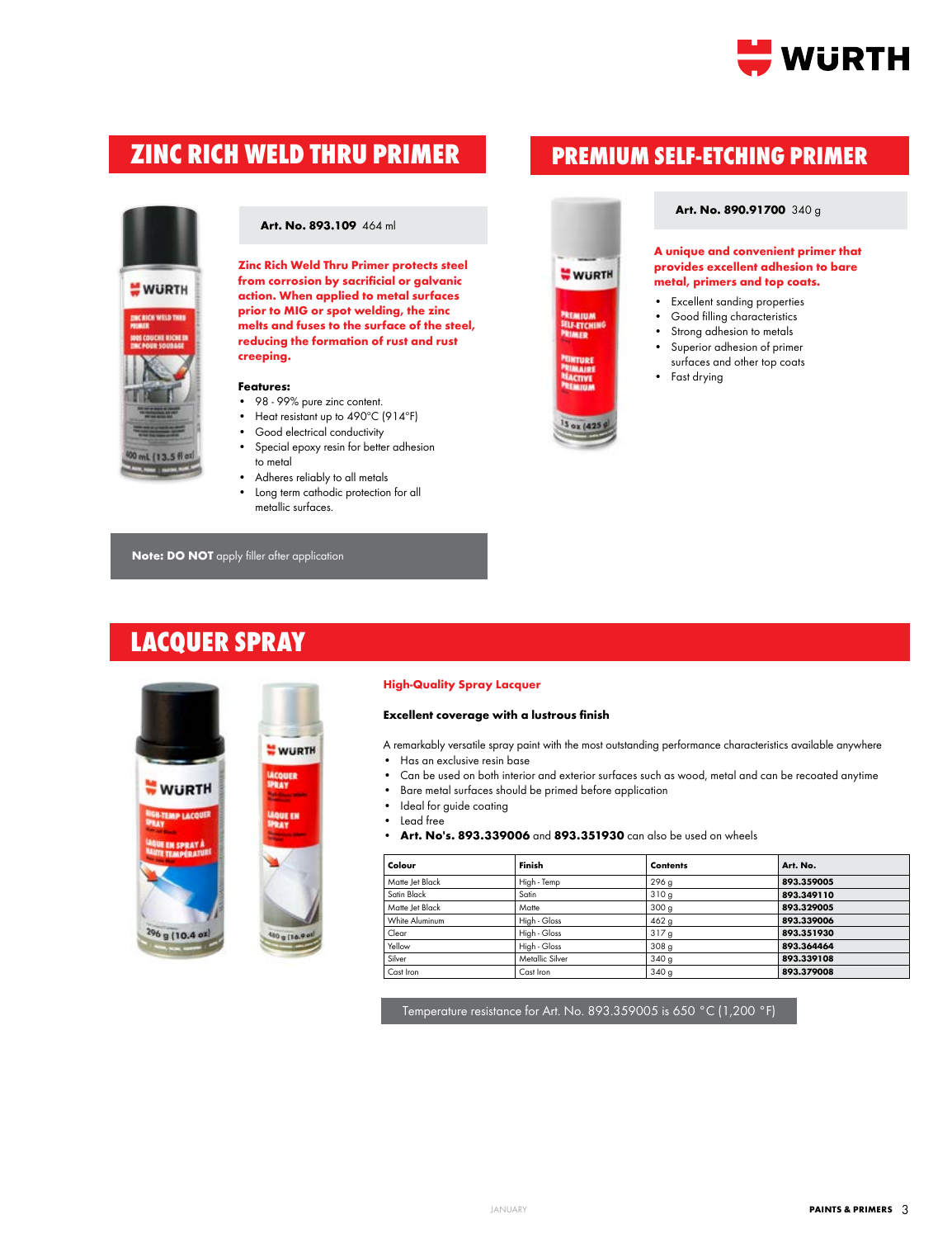

# **SPRAY PAINT - PREMIUM HIGH SOLIDS**





#### **A superior industrial spray paint when maximum performance is needed**

#### **Features:**

- High solid content (35%) • Provides twice the coverage of conventional spray paints. Up to 18 square feet. Cans contain 16oz (454g) of paint
- Does not run or sag
- Can be applied to bare metal, and inhibits rust
- Resists oil, gas, and sunlight
- Heat resistant to 150°

#### **Application:**

- 1. Clean and dry surface to remove dirt and grease
- 2. For maximum protection, the surface should be primed before painting
- 3. Shake can for at least 1 minute after hearing the mixing ball rattle.
- 4. Spray surface with steady strokes at a distance of 20–25cm from surface
- 5. When finished, turn can upside down and spray for 3 seconds (not for general use paint)

| <b>Name</b>           | Finish   | Colour | Art. No.   | Content |
|-----------------------|----------|--------|------------|---------|
| Gloss Black           | Gloss    |        | 892.150003 |         |
| Satin Black           | Satin    |        | 892.150004 |         |
| <b>Flat Black</b>     | Flat     |        | 892.150005 |         |
| Gloss White           | Gloss    |        | 892.150006 |         |
| Flat White            | Flat     |        | 892.150007 |         |
| Light Grey            | Gloss    |        | 892.150008 |         |
| Grey                  | Gloss    |        | 892.150009 |         |
| Dark Grey             | Gloss    |        | 892.150010 |         |
| IH Red                | Gloss    |        | 892.150011 |         |
| Safety Red            | Gloss    |        | 892.150012 |         |
| <b>Bright Orange</b>  | Gloss    |        | 892.150013 |         |
| Safety Orange         | Gloss    |        | 892.150014 |         |
| Old CAT Yellow        | Gloss    |        | 892.150015 | 453q    |
| New CAT Yellow        | Gloss    |        | 892.150016 |         |
| School Bus Yellow     | Gloss    |        | 892.150017 |         |
| <b>Tractor Yellow</b> | Gloss    |        | 892.150018 |         |
| OSHA Yellow           | Gloss    |        | 892.150019 |         |
| Safety Yellow         | Gloss    |        | 892.150020 |         |
| <b>Tractor Green</b>  | Gloss    |        | 892.150021 |         |
| Shamrock Green        | Gloss    |        | 892.150022 |         |
| Safety Green          | Gloss    |        | 892.150023 |         |
| Astro Blue            | Gloss    |        | 892.150024 |         |
| Safety Blue           | Gloss    |        | 892.150026 |         |
| Lift Blue             | Gloss    |        | 892.150025 |         |
| Aluminum              | Metallic |        | 892.150027 |         |

**Note:** Above colour samples are approximations.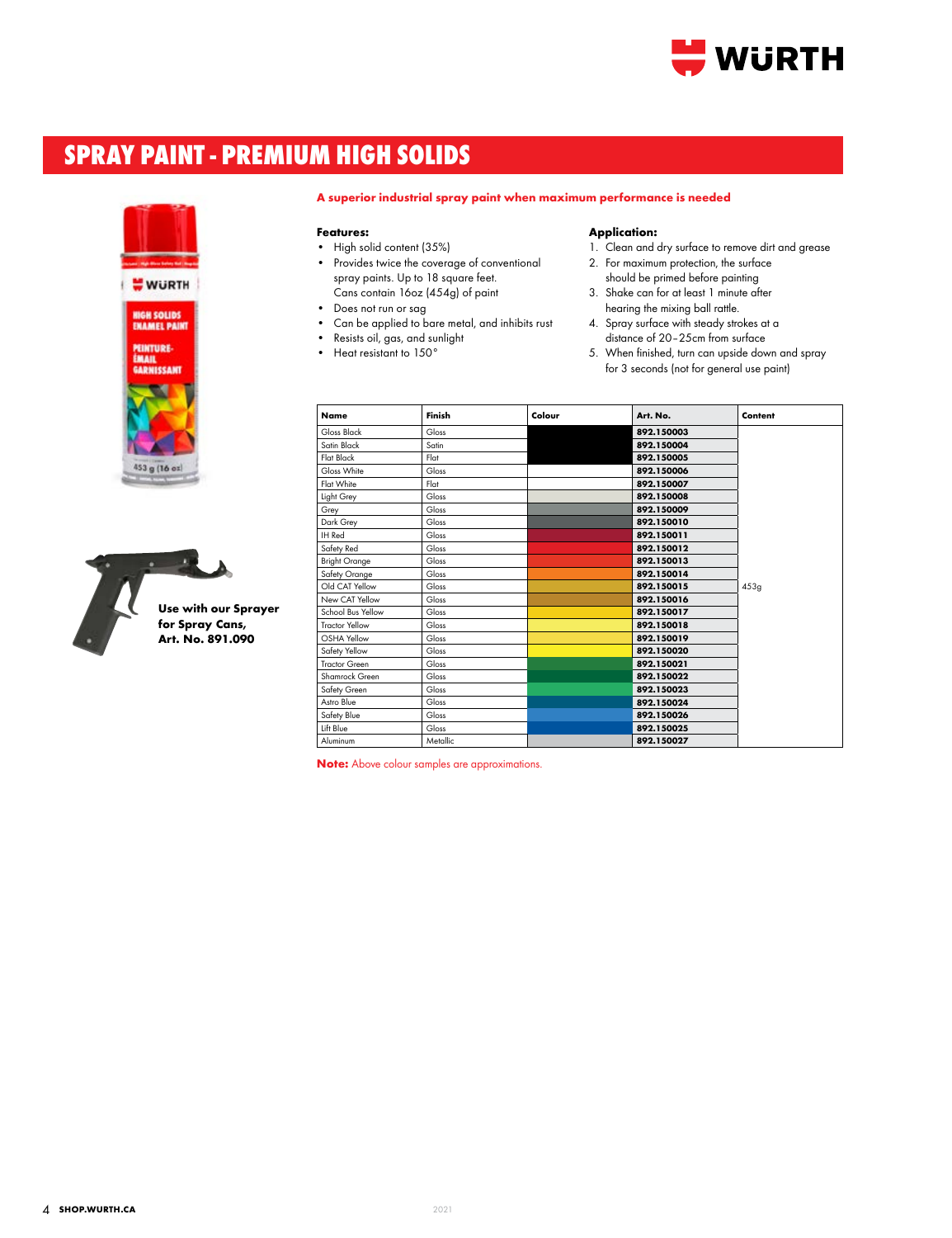

# **SPRAY PAINT CONTINUED**

#### **General Use**

| ----------  |        |        |            |                  |
|-------------|--------|--------|------------|------------------|
| <b>Name</b> | Finish | Colour | Art. No.   | <b>Contents</b>  |
| Gloss Black | Gloss  |        | 892.140002 |                  |
| Satin Black | Satin  |        | 892.140003 |                  |
| Flat Black  | Flat   |        | 892.140004 |                  |
| Gloss White | Gloss  |        | 892.140005 | 340 <sub>q</sub> |
| Flat White  | Flat   |        | 892.140006 |                  |
| Grey        | Gloss  |        | 892.140007 |                  |

| <b>Engine Enamels</b> |        |        |            |                 |
|-----------------------|--------|--------|------------|-----------------|
| <b>Name</b>           | Finish | Colour | Art. No.   | <b>Contents</b> |
| Universal Black       | Gloss  |        | 892.140011 |                 |
| Universal Gray        | Gloss  |        | 892.140012 |                 |
| Cummins Beige         | Gloss  |        | 892.140013 |                 |
| Chevy Orange          | Gloss  |        | 892.140014 |                 |
| Alpine Green          | Gloss  |        | 892.140015 | 340g            |
| Ford Blue             | Gloss  |        | 892.140016 |                 |
| GM Blue               | Gloss  |        | 892.140017 |                 |
| Mustang Blue          | Gloss  |        | 892.140018 |                 |

| <b>High-Heat Paint</b> |        |        |          |                 |  |
|------------------------|--------|--------|----------|-----------------|--|
| Name                   | Finish | Colour | Art. No. | <b>Contents</b> |  |

| Name     | Finish | Colour | Art. No.   | Contents         |
|----------|--------|--------|------------|------------------|
| Black    | Flat   |        | 892.140025 |                  |
| White    | Gloss  |        | 892.140026 | 453 <sub>g</sub> |
| Aluminum | Gloss  |        | 892.140027 |                  |

#### **A top quality paint that provides a tough, durable finish**

#### **Features:**

- 360° Spray nozzles. Works upside down
- Fast drying with good coverage
- Rust inhibiting, and resists chipping and peeling

#### **Dry Time:**

**Dry Time:** • To touch: 5 minutes • To recoat: 30 minutes Note: Curing time is extended with multiple and excessively thick coats

- To touch: 5 minutes
- To recoat: 30 minutes
- Note: Curing time is extended with multiple and excessively thick coats

#### **A fast-dry spray paint for restoring engines and brake calipers to their original factory colour**

#### **Features:**

- Replicates original factory colours
- Fast drying with good coverage
- Provides corrosion protection for engines, transmissions, and other O.E.M equipment
- Resists heat up to 120°C and does not crack or peel

#### **A high temperature, heat-resistant paint**

#### **Features:**

- Withstands continuous temperatures up to 650°C
- The porcelain-like bond resists peeling and blistering

#### **Dry Time:**

- To touch: 5 minutes
- For a hard cure, this product must be heated to a minimum of 205°C for two hours
- DO NOT use a primer

Note: Curing time is extended with multiple and excessively thick coats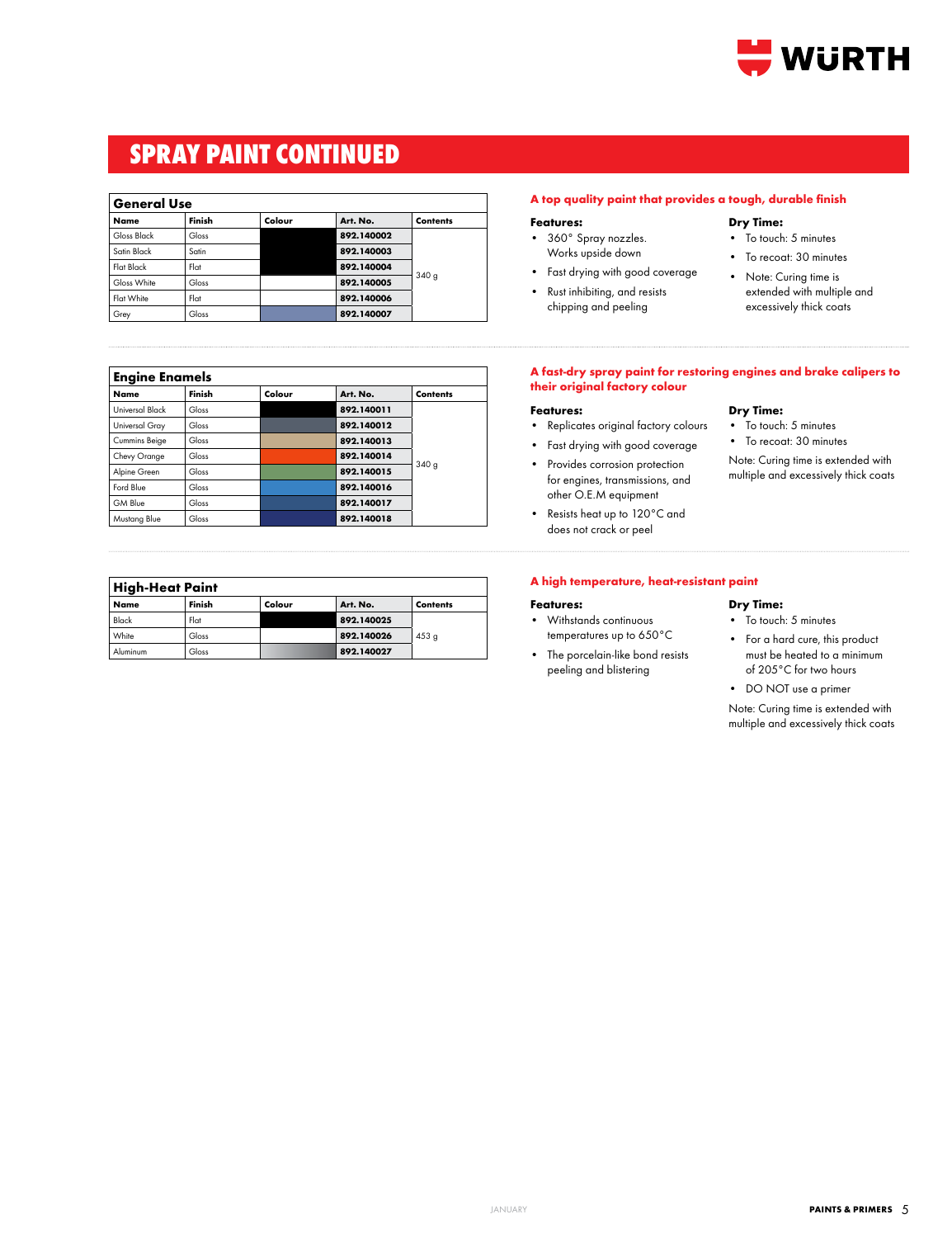

# **ANTI-SLIP PAINT**



| Colour | <b>Contents</b> | Art. No.  | P. Qty. |
|--------|-----------------|-----------|---------|
| Black  | 340a            | 890.00061 |         |

#### **Slip-resistant paint to prevent slip and falls on wet or dry surfaces.**

#### **Features:**

- Slip-resistant coating
- Contains plastic beads within an epoxy resin

#### **Benefits:**

- Applications in institutional, industrial or commercial surfaces.
- Use on metal, wood, concrete, masonry, asphalt, floors, walkways, tool handles, ramps, stairs, truck beds, grab bars, ladders or anywhere an anti-slip coating is needed.
- Easy to use aerosol format which applies a textured anti-slip coating to almost any surface.
- Ideal choice for reducing accidents due to slippery surfaces.

#### **Tack Free:** 60 minutes **Fully Cured:** 24 hours

Recoat surface every 2 to 4 months, depending on wear.

#### **Suggested Uses:**

- **• Automotive** Step bumpers, running boards, truck beds, garage floors
- **• Industrial** Stairs, steps, floors, tool handles, rails, ladders
- **• Marine**
- Boat decks, docks, piers, grab handles **• Construction**
- Heavy equipment steps, stairs, ladders, handles **• Home, Lawn and Garden**
- Kitchen and bathroom floors, tool handles, tractor steps
- **• Cargo** Docks, trailer floors, steps, handles

### **BUMPER AND TRIM PAINT**



#### **Art. No. 893.0190** 425 g

- Trim black flexible paint for refinishing metals, plastic bumpers and flexible trim components.
- Its etching formulation eliminates the need for priming.
- Can also be applied on aluminum, stainless steel and galvanized steel.
- Etching properties.
- Very flexible.
- Dries fast.
- Matches OEM coating.
- Easy to control fan spray.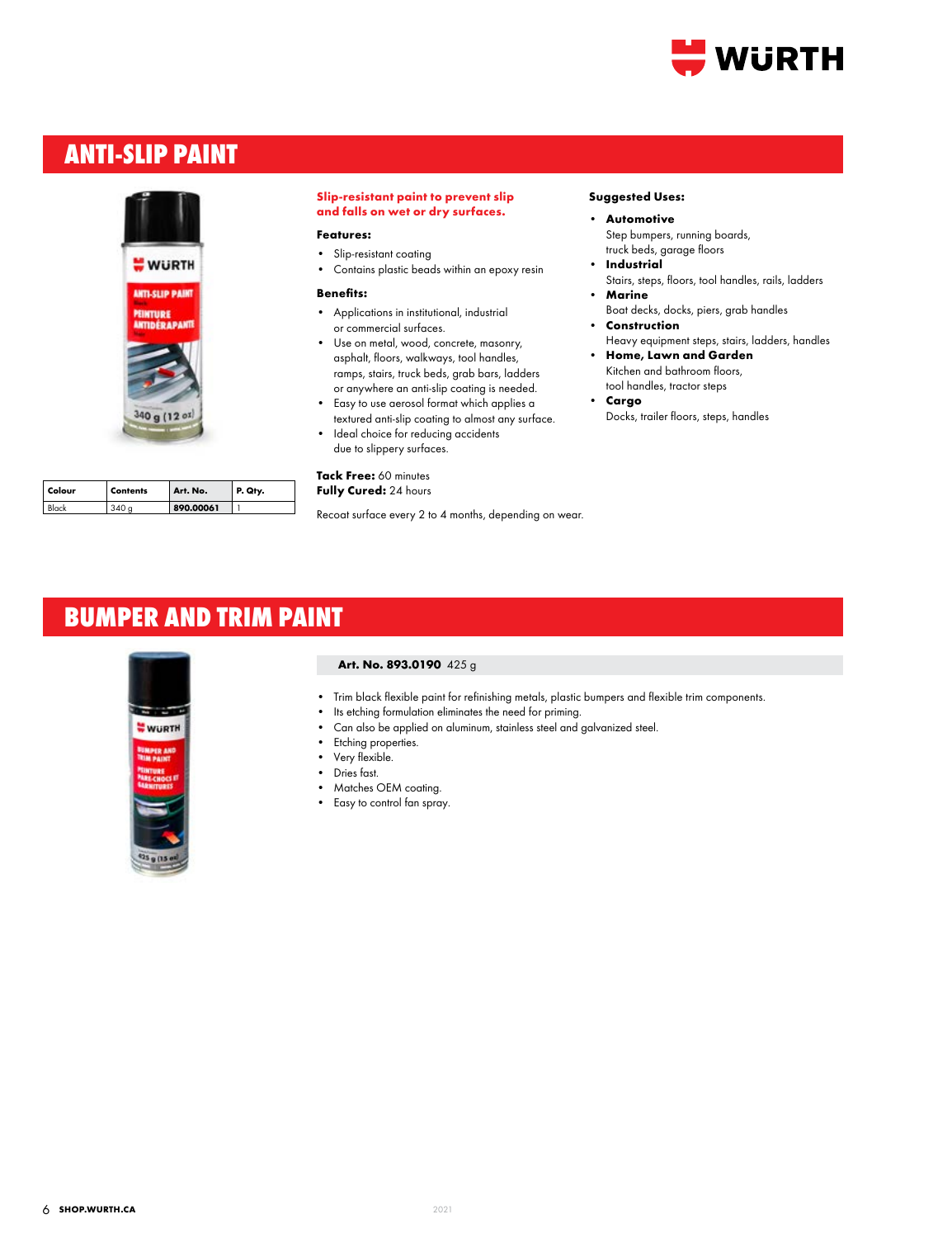

# **SPRAY PAINT - INVERTED TIP MARKING PAINT**



Application: Locators, construction sites, excavation sites, landscaping, surveyor's markings, utility marking, golf courses, mining, etc.

#### **Advantages:**

- Fast drying
- Non-clogging
- Vivid lines • Safe on grass
- Easy to aim with low over-spray
- Meets APWA standard colours (American Public Works Association)
- 453 g

|  | <b>Technical Data</b> |                                                       |
|--|-----------------------|-------------------------------------------------------|
|  | Dry to touch          | 15 mins                                               |
|  |                       | Application Temperature   +10 - 40 °C (+50 - +100 °F) |
|  | VOC compliant         | Yes                                                   |
|  | Finish                | Flat, non-glossy (<15 on a 60° goss meter)            |
|  | Resin system          | V.T. Alkyd                                            |
|  |                       | Application Temperature   +10 - 40 °C (+50 - +100 °F) |
|  | Storage Temperature   | +5 - +32 °C (+40 - +90 °F)                            |

| Colour                 | Sample | Art. No.   | Qty |
|------------------------|--------|------------|-----|
| Fluorescent Orange     |        | 893.199301 |     |
| Fluorescent Red/Orange |        | 893.199302 |     |
| Fluorescent Pink       |        | 893.199303 |     |

# **ZINC SPRAY LIGHT 96.5%**



#### **Art. No. 893.113114** 324 g

**Long-term protection and repair of metallic surfaces.**

#### **Features:**

- Excellent corrosion protection
- Contains 96.5% of pure zinc
- Thermal stability is approximately +240°C
- Over 100 hours of salt-spray resistance (DIN 50021 SS)
- Excellent adhesive properties on bare metal
- Excellent spot-welding properties

#### **Areas of Application:**

• For visual improvement, repair and protection against corrosion of metallic surfaces

**Note:** Not suitable as adhesive base for PU, MS-polymer and hybrid sealing compounds.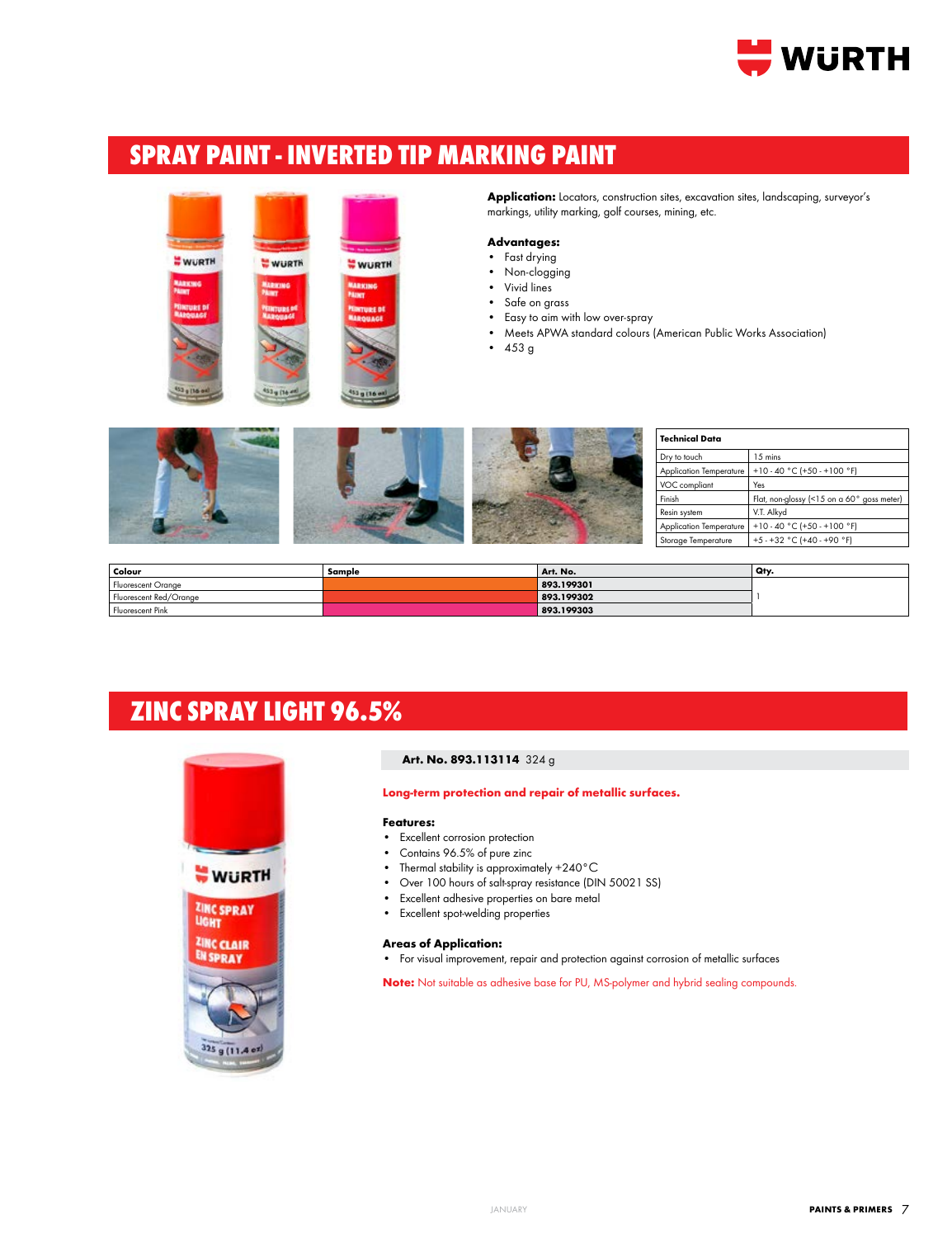

# **METAL SURFACE SPRAYS "PERFECT"**



Corrosion protection after 240 hours of salt spray test acc. to DIN 50021 SS



**Zinc Spray Light Perfect**



Product

**Outstanding long-time protection and optimum metal surface appearance.**

- **• High layer thickness in 1st spray pass.** Very safe due to optimal protection against weathering. Minimal time required, as only one work step necessary. Covers well.
- **• Can be used on residual rust.** Only loose rust must be removed.
- **• For variable use thanks to adjustable spray head.** Large-area and minor repairs can be carried out quickly and safely with the variable spray head.



- **• High resistance to running**
- **• High abrasion resistance**

**Additional advantages**

#### **Zinc Spray and Zinc Spray light:**

• Tested high level of corrosion protection according to DIN 50021 SS in salt spray test Zinc Spray Light Perfect: 250 hours Zinc Spray Perfect: 500 hours Tested by the TÜV Rheinland Group Optimal for spot welding

**Application:** For optical improvement, repair and protection against corrosion of metallic surfaces.

| Description                                 | Colours | <b>Contents</b>  | Art. No.   | P. Qty. |
|---------------------------------------------|---------|------------------|------------|---------|
| Zinc Spray Perfect 99%                      |         | 460 g            | 893.114113 |         |
| Zinc Spray Light Perfect 98.5%              |         | 325 <sub>g</sub> | 893.114114 |         |
| Aluminum Spray Matte Perfect                |         | 280 <sub>g</sub> | 893.114115 |         |
| Stainless Steel Spray Perfect               |         | 298 <sub>g</sub> | 893.114116 | 1/12    |
| <b>Brass Spray Perfect</b>                  |         |                  | 893.114117 |         |
| Copper Spray Perfect                        |         | 315q             | 893.114118 |         |
| Aluminum Silver Spray<br>High-Gloss Perfect |         | 270g             | 893.114119 |         |

**Function of the variator variable spray head**

Infinitely adjustable change in the output rate and the spray width by turning the variable adjustment wheel. (front view of the spraying pattern)

Note: The products Zinc Spray Perfect and Zinc Spray Light Perfect contain zinc, and therefore offer optimum, active cathodic protection against corrosion. If the surface is damaged, the zinc coating sacrifices itself (sacrificial anode) and therefore protects the metal against rust. The remaining products offer protection of the entire surface treated against rust. If the surface is damaged, the metal is not protected further. Not suitable as adhesive base for PU, MS- polymer and hybrid sealing compounds.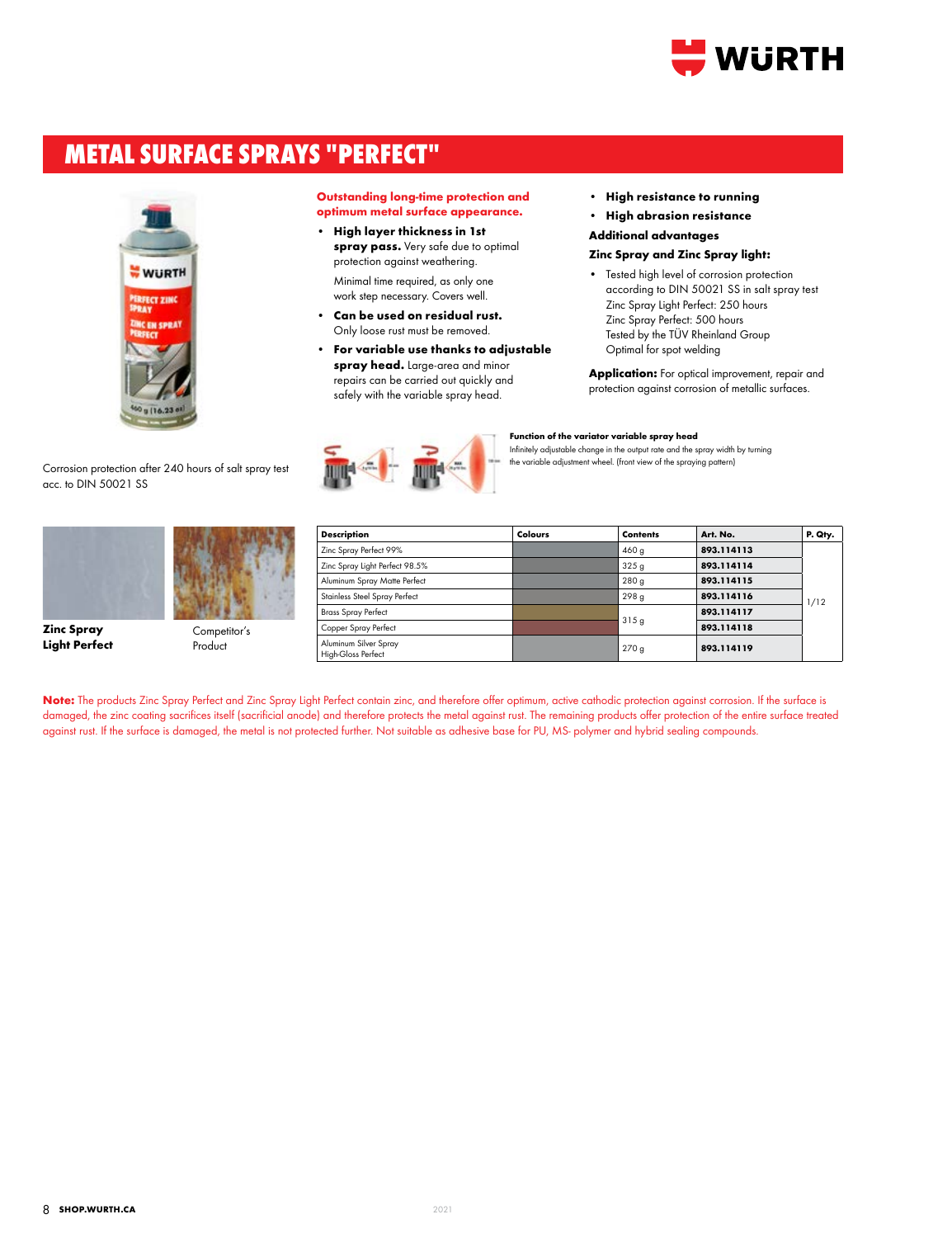

# **TECHNICAL DATA FOR METAL SURFACE SPRAYS**

|                                                                           |                                                                               |                                |                                                                               |                                                                     |                                                                     |                                      |                                | <b>Aluminum Silver</b>                     |
|---------------------------------------------------------------------------|-------------------------------------------------------------------------------|--------------------------------|-------------------------------------------------------------------------------|---------------------------------------------------------------------|---------------------------------------------------------------------|--------------------------------------|--------------------------------|--------------------------------------------|
| <b>Product Name</b>                                                       | <b>Zinc Spray</b><br>Light                                                    | Zinc<br><b>Spray Perfect</b>   | <b>Zinc Spray Light</b><br>Perfect                                            | <b>Aluminum Spray</b><br><b>Matte Perfect</b>                       | <b>Stainless Steel</b><br><b>Spray Perfect</b>                      | <b>Brass</b><br><b>Spray Perfect</b> | <b>Copper Spray</b><br>Perfect | <b>Spray High-</b><br><b>Gloss Perfect</b> |
| Art. No.                                                                  | 893.113114                                                                    | 893.114113                     | 893.114114                                                                    | 893.114115                                                          | 893.114116                                                          | 893.114117                           | 893.114118                     | 893.114119                                 |
| <b>Chemical Basis</b>                                                     | Alkyd resin<br>combination                                                    | Alkyd resin                    | Alkyd resin<br>combination                                                    | Alkyd-acrylate<br>combination                                       | Alkyd resin<br>combination                                          | Nitri-combination<br>resin           | Nitri-combination<br>resin     | Ethyl-cellulose<br>synthetic resin         |
| Pure Zinc                                                                 | 96.50%                                                                        | 99%                            | 98.50%                                                                        |                                                                     |                                                                     |                                      |                                |                                            |
| Cross Cutting (DIN 53151)*                                                | $GtO-1$                                                                       | $GtO-1$                        | $GtO-1$                                                                       | $GtO-1$                                                             | $GtO-1$                                                             | $GtO-1$                              | $GtO-1$                        | $GtO-1$                                    |
| Salt Spray test (DIN 50021 SS)                                            | 100 hrs                                                                       | 500 hrs                        | 250 hrs                                                                       |                                                                     |                                                                     |                                      |                                |                                            |
| Dry layer thickness<br>1 back-and-forth motion                            | approx. 30 µm                                                                 | approx. 40 um                  | approx. 40 um                                                                 | approx. 50 µm                                                       | approx. 30 µm                                                       | approx. 25 µm                        | approx. 36 µm                  | approx. 7 µm                               |
| Recomm. layer thickness                                                   | 70 μm                                                                         | 40 µm                          | 40 µm                                                                         | 50 µm                                                               | $30 \mu m$                                                          | $25 \mu m$                           | $25 \mu m$                     | $7 \mu m$                                  |
| Dust-dry (with recommended dry<br>layer thickness)                        | approx. 15 min.                                                               | 5 min.                         | approx. 15 min.                                                               | 20-30 min.                                                          | approx. 15 min.                                                     | 5 min.                               | 6 min.                         | Approx. 15 min.                            |
| Completely hardened<br>(with recommended dry layer<br>thickness)          | 10-12 hrs                                                                     | 60 min.                        | 10-12 hrs                                                                     | approx. 8 hrs                                                       | 10-12 hrs                                                           | 80 min.                              | 90 min.                        | 4-6 hrs                                    |
| Touch-dry (with recommended dry<br>layer thickness)                       | 15-20 min.                                                                    | 18 min.                        | 15-20 min.                                                                    | 45-60 min.                                                          | 20 min.                                                             | $14$ min.                            | 17 min.                        | 25 mins.                                   |
| Can be spot welded                                                        | Yes                                                                           | Yes                            | Yes                                                                           |                                                                     |                                                                     |                                      |                                |                                            |
| Thermal stability                                                         | approx. +240 °C<br>$(+464 °F)$                                                | approx. +500 °C<br>$(+932 °F)$ | approx. +300 °C<br>$(+572 °F)$                                                | approx. +250 °C<br>$(+482 °F)$                                      | approx. +240 °C<br>$(+464 °F)$                                      | approx. +100 °C<br>$(+212 °F)$       | approx. +100 °C<br>$(+212 °F)$ | approx. +240°C<br>$(+464°F)$               |
| Minimum shelf life at +10 °C to<br>+25 °C (+50 °F to +77 °F) in<br>months | 24                                                                            | 24                             | 24                                                                            | 24                                                                  | 24                                                                  | 24                                   | 24                             | 24                                         |
| Surfaces with good adhesion                                               | Ferrous metals<br>Galvanised surfaces<br>Polycarbonate<br>Polystyrene<br>PMMA | Steel<br>Galvanized steel      | Ferrous metals<br>Galvanised surfaces<br>Polycarbonate<br>Polystyrene<br>PMMA | Metal, wood.<br>pasteboard.<br>Polycarbonate<br>Polystyrene<br>PMMA | Metal, wood,<br>pasteboard.<br>Polycarbonate<br>Polystyrene<br>PMMA | Brass, steel                         | Copper, steel                  | Metals, wood,<br>pasteboard                |
| Suitable for painting over                                                | Condition: Preliminary testing required!                                      |                                |                                                                               |                                                                     |                                                                     |                                      |                                |                                            |

\* Test to determine the adhesion of a coating on a foundation. GT0 = Very good adhesion. GT5 = Very bad adhesion.